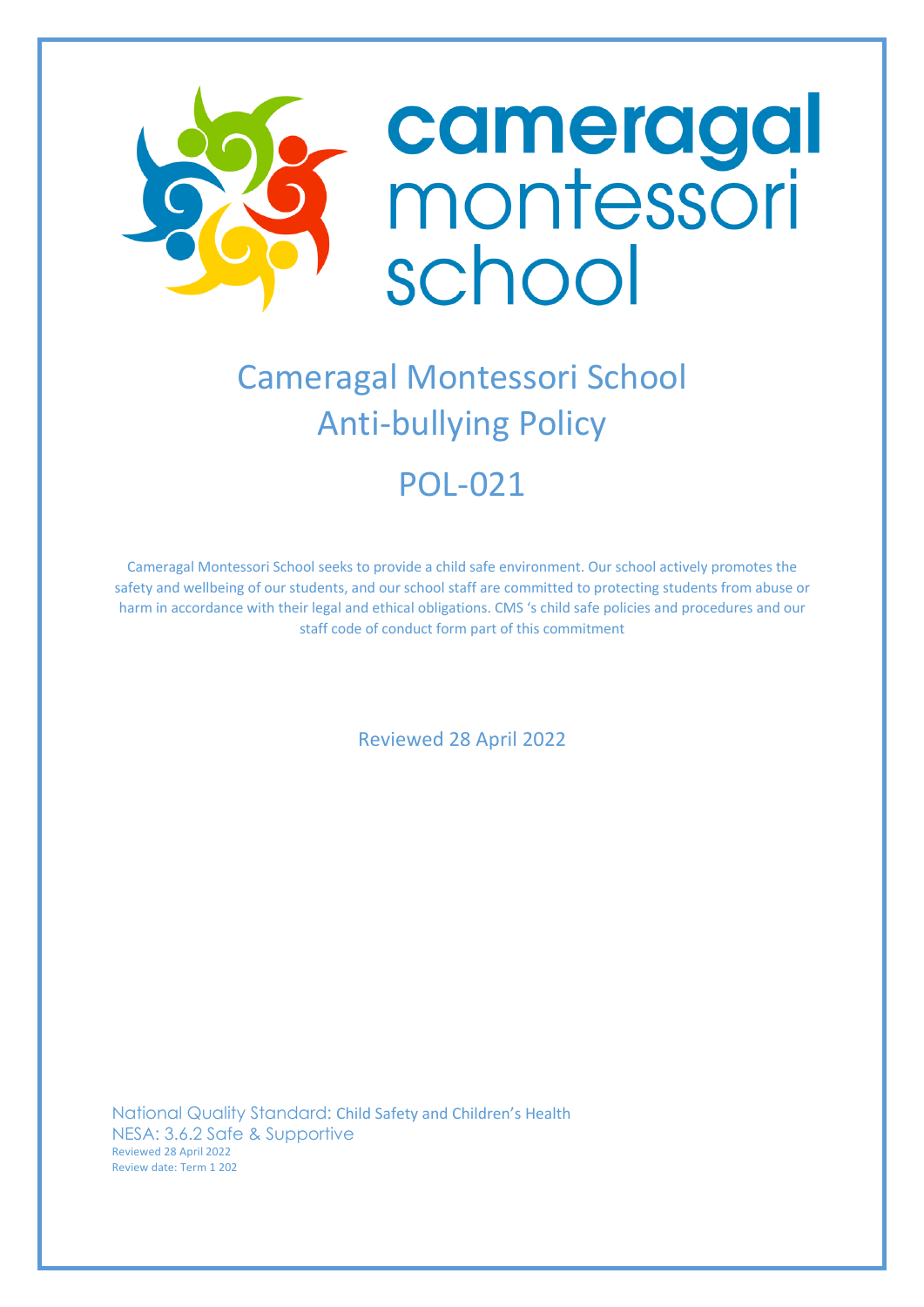

## **Policy statement**

Cameragal Montessori School aims to provide for the rights of all children and eliminate bullying of any person at the school by developing a school environment which promotes tolerance and respect and accepts differences in others. The School does not tolerate bullying or harassment. All staff are firmly committed to seeking an end to acts of bullying. We believe that it is the responsibility of students, staff, families, and the community to contribute to the development of a happy, safe school.

#### **Child Safety School statement**

Cameragal Montessori School seeks to provide a child safe environment where learning, working, personal growth and the development of positive self-esteem can be maximised. Our school actively promotes the safety and wellbeing of our students and values diversity. Our school staff are committed to protecting students from abuse or harm.

Harassment, which can include bullying in any form or combination of physical, verbal, visual, social or psychological interferes with our learning environments and will not be tolerated.

The school recognises the seriousness and harmfulness of such behaviours and is committed to working towards minimising their occurrence within the school community. Every report of bullying or harassment will be taken seriously and will be investigated.

#### **Scope**

All students and staff at the School have a right to operate in a safe, cooperative environment where each individual will be treated with respect and courtesy, free from bullying.

Bullying is not just aggressive behaviour. It is hurtful behaviour directed by more powerful individuals or groups against those who are less powerful. It is not the same thing as quarrelling between people of about the same strength. It is typically repeated, often enjoyed by the bully or bullies and never justified. It is experienced as oppression.

Bullying can take many forms, both psychological and physical**.** This may be direct as in name calling, insults or put down comments or hitting, shoving, bumping, stalking or obstruction. It may be indirect, as in exclusion and rumour spreading both verbally and through electronic media. It may include damage to another's property or the setting up of humiliating experiences.

We maintain a consistent and unconditional duty to provide care and attention to every one of our students. Therefore, we do not pass judgements on students for their misguided behaviours, but work with them to always be the best person they can be.

These guidelines to be read in conjunction with Cameragal Montessori School's child safe policies and procedures and our staff Code of Conduct form part of this commitment.

#### **Procedure**

#### **Who is responsible?**

Creating a safe and fair environment is the collective responsibility of all members of the school community, staff, students and parents. Students who experience bullying will report it. Students who see bullying going on will seek help to stop it. All staff shall conscientiously implement our anti-bullying policy. Parents will pass on to staff any concerns they note with their own children.

As a school we aim to ensure that all families(children, parents, and carers) and staff attending Cameragal Montessori School understand that any type of action or conduct that is not asked for and not wanted and that might be reasonable expected to cause offence, humiliation or intimidation is harassment.

#### **Expected Outcomes**

VERSION: 3 Reviewed: 28 April 2022 Created: Debra Avery, Principal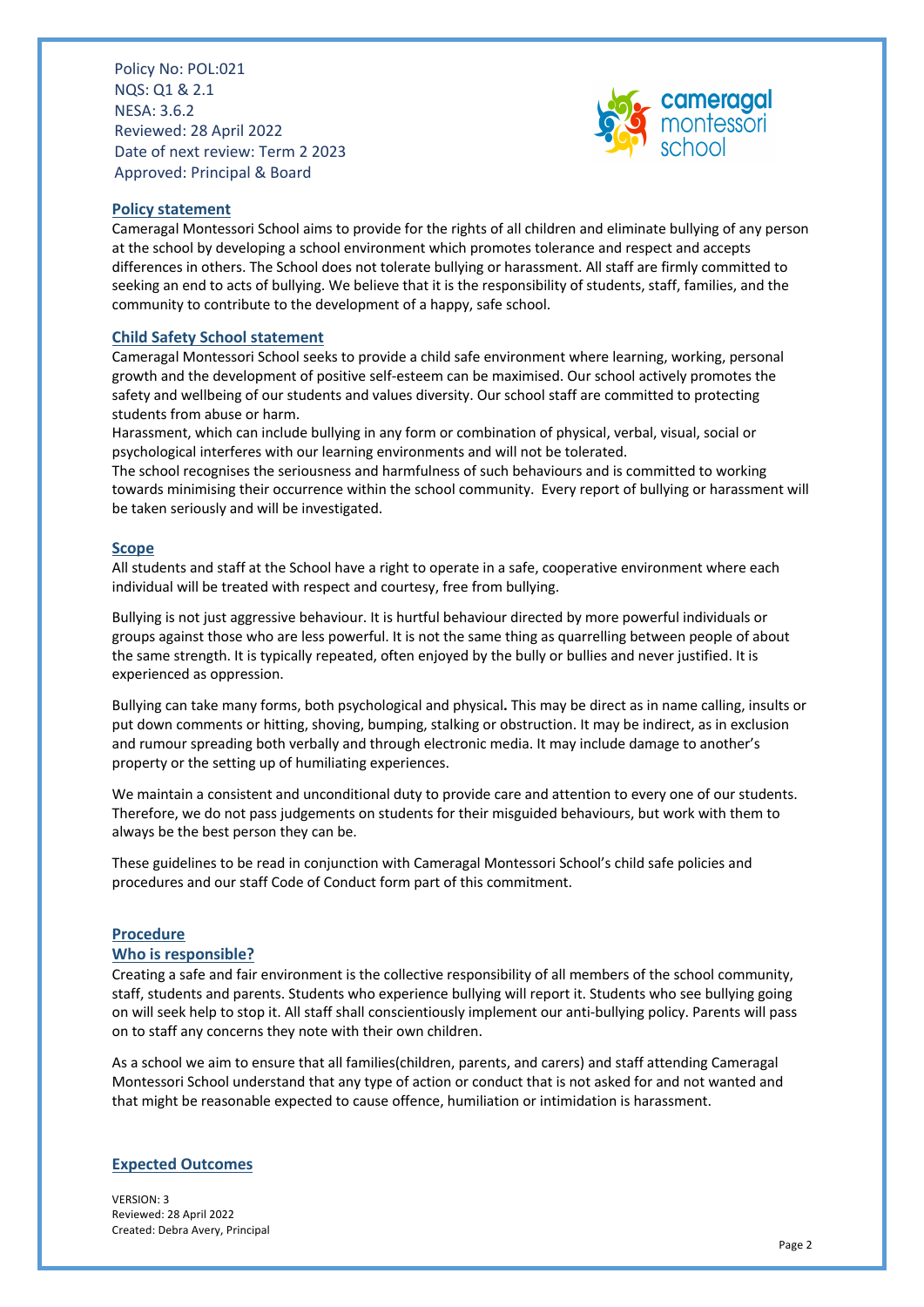

A safe and emotionally healthy environment for everyone will lead to:

- enhanced student performance
- increased attendance
- increased teaching and learning time
- a better understanding of acceptable social behaviours, combined with an awareness of unacceptable behaviours
- a consistent approach to student management

# **Bullying**

The nationally agreed definition of bullying which all Australian schools now use is as follows:

- Bullying is an ongoing and deliberate misuse of power in relationships through repeated verbal (name calling, teasing offensive language), physical (including fighting, pushing, shoving, hitting gestures and touching) and/or social behaviour (exclusion form groups, racism, and sexism) that intends to cause physical, social and/or psychological harm. It can involve an individual or a group misusing their power, or perceived power, over one or more persons who feel unable to stop it from happening
- Bullying can happen in person or online, via various digital platforms and devices and it can be obvious (overt) or hidden (covert). Bullying behaviour is repeated, or has the potential to be repeated, over time (for example, through sharing of digital records).
- Bullying of any form or for any reason can have immediate, medium, and long-term effects on those involved, including bystanders. Single incidents and conflict or fights between equals, whether in person or online, are not defined as bullying.

#### **What is not bullying**

There are also some behaviours, which, although they might be unpleasant or distressing, are not bullying:

- mutual conflict which involves a disagreement, but not an imbalance of power. Unresolved mutual conflict can develop into bullying if one of the parties targets the other repeatedly in retaliation
- single episode acts of nastiness or physical aggression, or aggression directed towards many different people, is not bullying
- social rejection or dislike is not bullying unless it involves deliberate and repeated attempts to cause distress, exclude or create dislike by others.

#### **Harassment**

Harassment is behaviour that targets an individual or group due to their identity, race, culture or ethnic origin; religion; physical characteristics; gender; sexual orientation; marital, parenting or economic status; age; ability or disability and that offends, humiliates, intimidates or creates a hostile environment. Harassment may be an ongoing pattern of behaviour, or it may be a single act. Harassment may be directed randomly or towards the same person(s). It may be intentional or unintentional.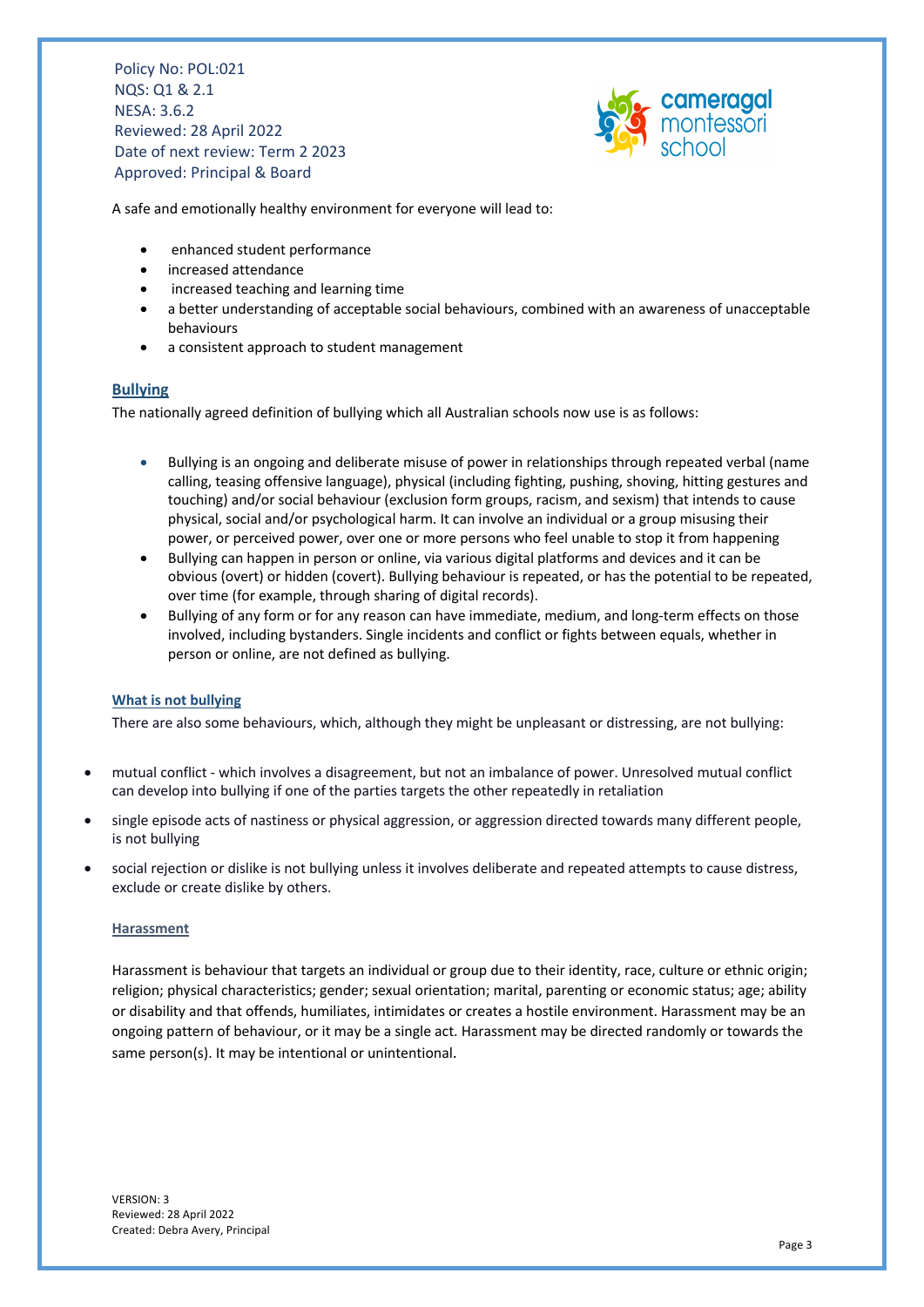

# **Discrimination**

Discrimination occurs when people are treated less favourably than others because of their race, culture or ethnic origin; religion; physical characteristics; gender; sexual orientation; marital, parenting or economic status; age; ability or disability. Discrimination is often ongoing and commonly involves exclusion or rejection.

# **Violence**

Violence is the intentional use of physical force or power, threatened or actual, against another person(s) that results in psychological harm, injury or in some cases death. It may involve provoked or unprovoked acts and can be a single incident, a random act or can occur over time.

## **Sexual Harassment**

Sexual harassment is unwelcome sexual conduct which makes a person (male or female, of the same or opposite gender, same sex attracted, bisexual or transgender) feel offended, humiliated and/or intimidated, where that reaction to the conduct is reasonable in the circumstances. Sexual harassment can be a single incident, repeated or continuous, direct, or indirect, and take various forms.

#### **Cyber-bullying**

Cyber-bullying is an intentional, repeated behaviour by an individual or group to cause distress or undue pressure to others using technology. Today's technology allows children to communicate instantly with others in both positive and negative ways. Cyber-bullying includes all communications that seek to threaten, humiliate, intimidate, control, or put another person or persons down.

Cyber-bullying can be carried out through an internet service such as:

- Email
- Chat room
- Discussion group or forum
- Instant messaging
- Social networking websites such as Facebook and Instagram.

Cyber-bullying can also include bullying through mobile phones via:

- Text and picture messaging
- Video clips
- Phone calls.

# **Specific Strategies for Prevention**

- Staff will regularly inform children of what constitutes bullying and the procedures for dealing with bullying.
- Staff will identify situations where bullying is occurring.
- Staff will model positive social respectful behaviour.
- Staff will monitor student behaviour in and out of the classroom, and discourage bullying whenever it is observed. Playground supervision will be diligent.
- Anti-bullying programs will be taught regularly, both as part of PDHPE
- Social skill instruction will be part of the curriculum in every class.
- Students will be informed how to guard and protect their security online
- Students can be encouraged to speak out whenever they see someone being mean to another person online or in person.

VERSION: 3 Reviewed: 28 April 2022 Created: Debra Avery, Principal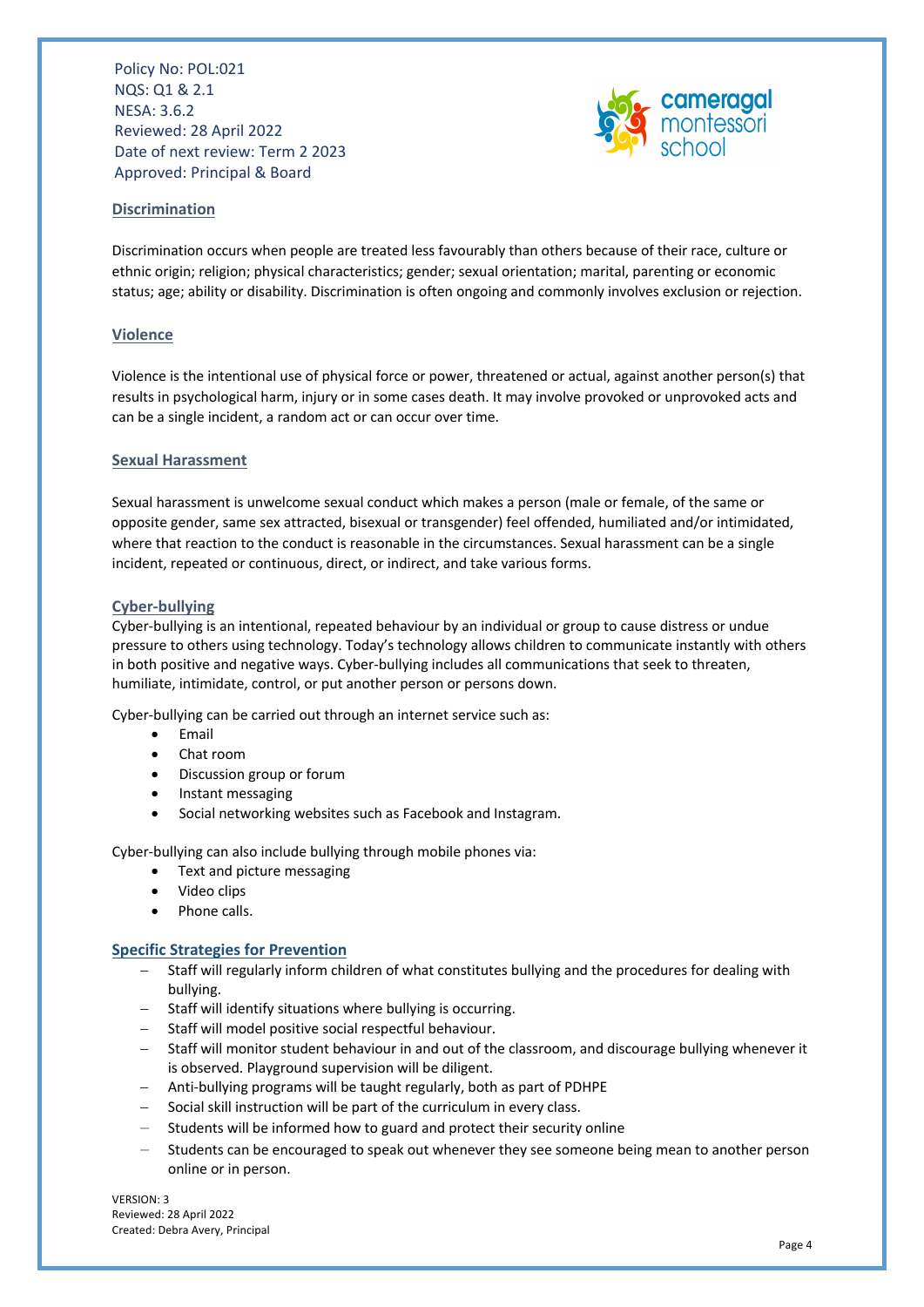

- Students will have access to peer mediation opportunities positive interaction between the students of all stages.
- Encouraging a climate of 'Its OK to tell' rather than 'Don't dob'.
- Staff will act quickly, and where possible use low profile techniques , to positively redirect inappropriate student behaviour.
- -

# **Incident Management and Support**

The prompt management of an incident by staff, encourages student accountability while supporting the children involved on all sides of the incident.

Early intervention is important. We must reassure students of school support and listen to their concerns. All students may need support when victims of bullying. Some students will require assistance with even mild forms of bullying, while others may not. We must be mindful that bullying will impact differently on different students.

- Victims will be supported with strategies. Extra counselling support will be sought where necessary.
- The school will inform and work constructively with parents of children involved with bullying behaviour.
- Student Management procedures will be followed and recorded centrally.
- The school will implement a method of shared concern, where appropriate.
- Students will be informed how to guard and protect their security online
- Students can be encouraged to speak out whenever they see someone being mean to another person online
- A management plan may be established may be stablished to support the child awareness of appropriate behaviors
- Families may be referred to seek support from qualified counselling professionals outside of the school for counselling and support

# **Parents are expected to:**

- collaborate with the school to support their child's growth towards self-discipline and to help their child accept responsibility for his/her actions and encourage them to work to repair any hurt they have caused
- set an example in their dealings with staff and other members of the school community and act in accordance with the school's Positive Grievance Resolution Policy should a grievance arise
- A set of sanctions will developed with families and these will be actioned if rules
- avail themselves of opportunities to learn more about bullying and harassment and its effects through forums and parent information sessions run by the school

# **Students are expected to:**

- behave in a manner that ensures the teaching and learning process is maximised for themselves and others and which brings credit to the school
- accept increasing responsibility for their behaviour

VERSION: 3 Reviewed: 28 April 2022 Created: Debra Avery, Principal